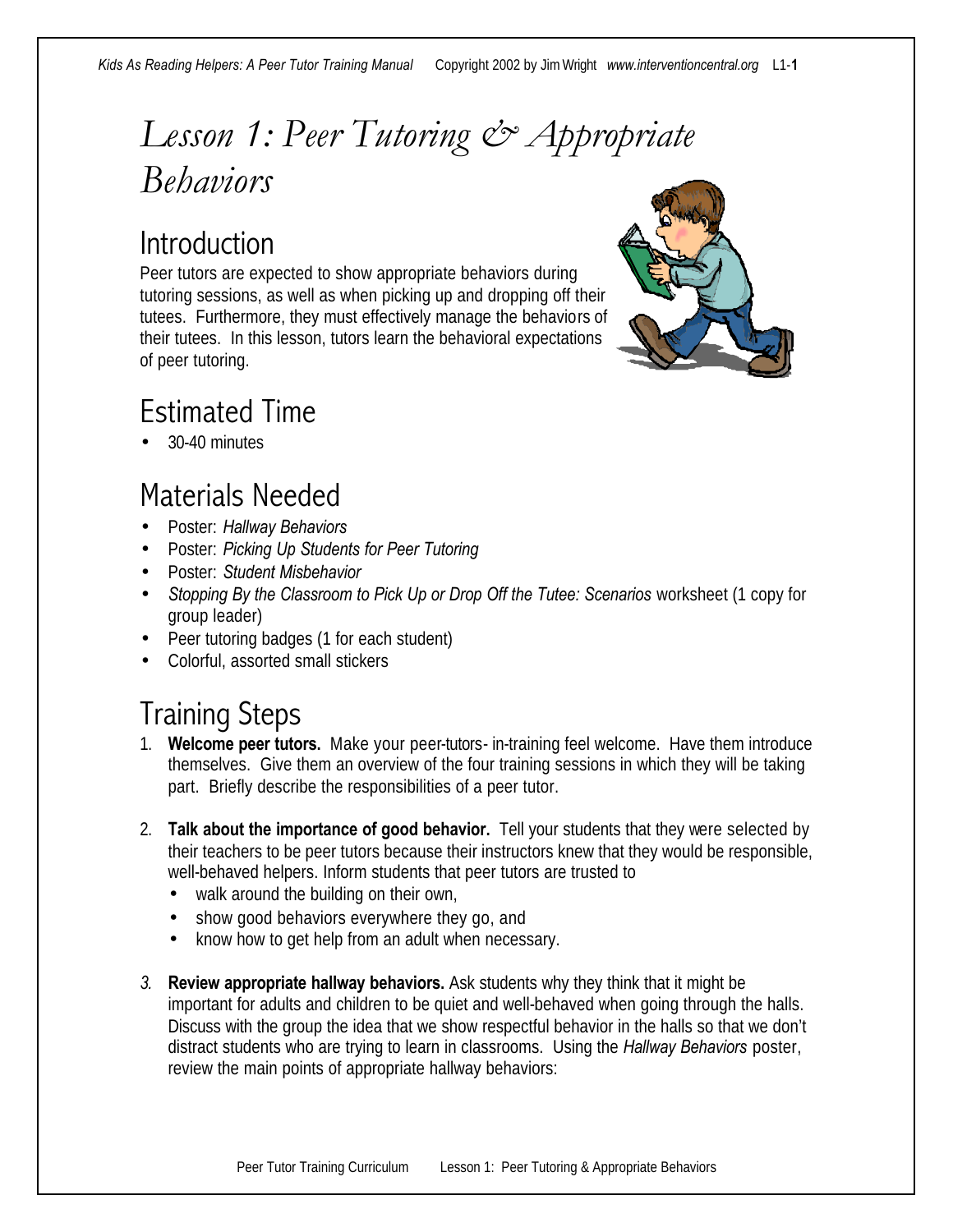**------------------------------------------------------------------------------------------------------------------------------**

**------------------------------------------------------------------------------------------------------------------------------**

*When in the halls, peer tutors always:*

- *Wear their tutoring badges.*
- *Walk (and never run).*
- *Move quietly.*
- *Go straight to their destination.*

Ask students if they have any more ideas for how we can show good behaviors in the hallway.

*4.* **Review appropriate behaviors for picking up & dropping off tutees at the classroom.**  Open this section of the lesson by stating that classrooms are busy places where there is a whole lot of important learning going on. Ask students to give reasons why peer tutors cannot just barge into a classroom and shout out that they want to pick up the student to be tutored.

Using the *Picking Up Students for Peer Tutoring* poster, review steps for tutors to follow to pick up students for peer tutoring:

**------------------------------------------------------------------------------------------------------------------------------**

**------------------------------------------------------------------------------------------------------------------------------**

When picking up students for tutoring:

- Enter the classroom quietly.
- Wait politely to be recognized by the teacher.
- Be sure that the tutee has a reading book.
- Leave the classroom quietly together.
- 5. **Practice tutoring pick up/drop off scenarios.** Read items from the *Stopping By the Classroom to Pick Up or Drop Off the Tutee: Scenarios* aloud. (Training Tip: Consider 'acting out' these scenarios as mini-skits to make them more vivid and fun for students. Take the role of the teacher, pick different students to pretend to be peer tutors, and use the training room as a stand-in for the tutee's classroom.)

After reading or acting out each scenario, ask students to volunteer suggestions of how a responsible tutor might respond. Make sure that they know clearly how *you* would like them to respond if faced with a situation similar to that presented in the scenario.

*6.* **Instruct students in how to handle tutee misbehavior.** Reassure your students that their tutees are likely to be well-behaved during tutoring. Remind them, though, that sometimes tutees may need a gentle reminder to return to tutoring activities.

**------------------------------------------------------------------------------------------------------------------------------**

Using the *Student Misbehavior* poster, point to steps for tutors to follow when intervening with tutees engaged in mild misbehavior:

If your student misbehaves:

- Calmly remind the student that he or she is there to work on reading. If your student *still* misbehaves after several reminders:
	- Return the student to the classroom.
	- Tell an adult about the misbehavior.

**------------------------------------------------------------------------------------------------------------------------------**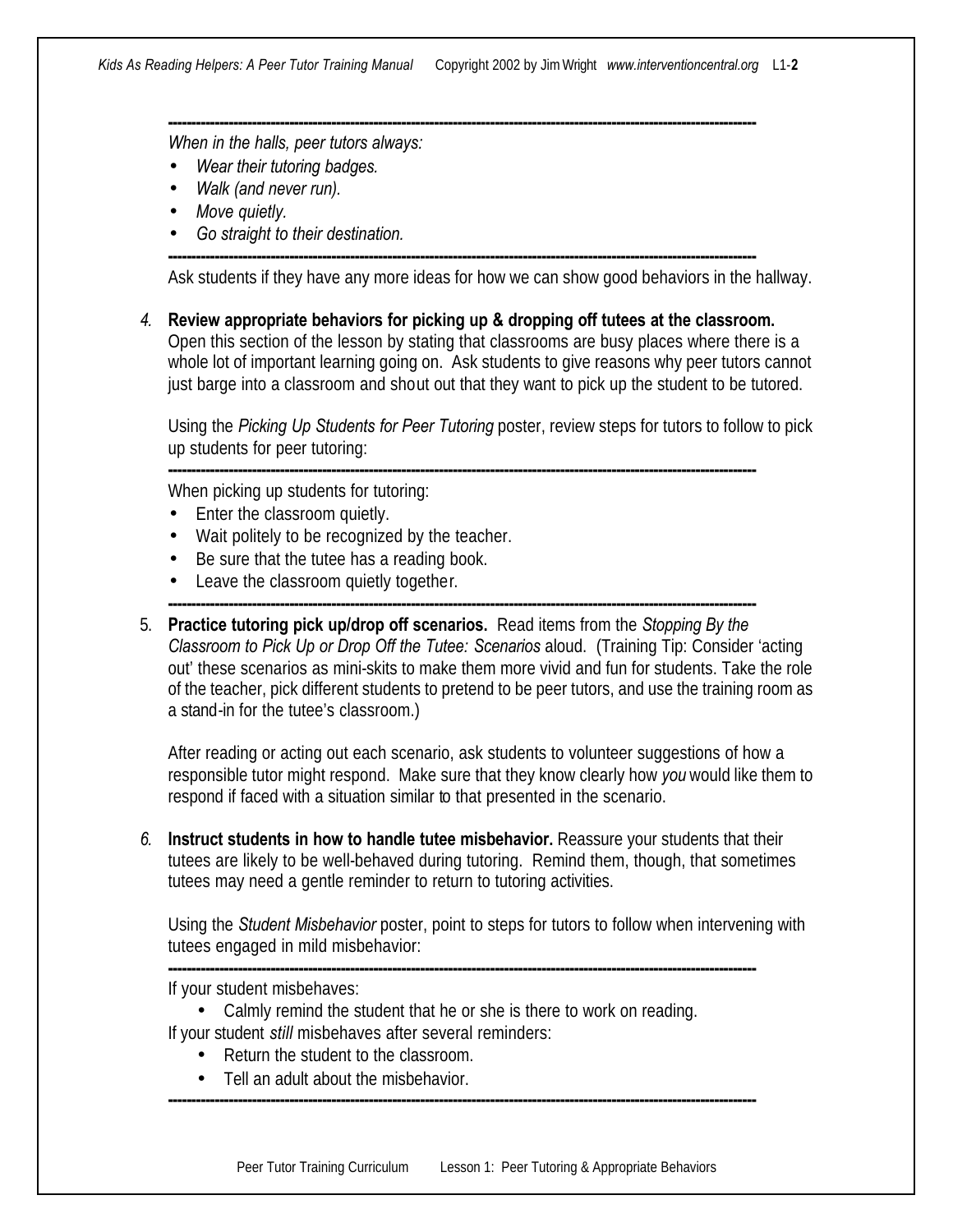Ask your students for ideas about how they might respond during tutoring to a student who:

- keeps interrupting the reading to talk about what they did this past weekend
- closes their book and puts their head on the table.
- gets up from their chair and runs over to the window to look out at the cars driving by.
- 7. **Hand out peer tutoring badges and award stickers.** To show tutors that they have done a good job during this lesson, hand out their peer tutoring badges. Allow tutors to select and affix a sticker to their badges, signifying that they have successfully completed the lesson. Then collect the badges.
- 8. **Reinforce positive hallway behaviors.** At the end of the session, tell students that you are going to 'test' their hallway behaviors. Instruct them to put on their peer tutoring badges. Ask them to review the behavioral expectations for traveling in the halls. Then walk the entire group back to their classrooms. As you arrive at each tutor's classroom, commend him or her for good hallway behaviors, collect his or her tutoring badge, and (optionally) give the tutor a sticker or small reward.

#### Evidence of Student Mastery: "Look-fors"

Students who have mastered the *Peer Tutoring & Appropriate Behaviors* lesson show through group participation, discussion, and direct observation that they know how to:

- behave responsibly when traveling alone or with the tutee through the halls.
- pick up and drop off the tutee at his or her classroom in a manner that will not disrupt teaching or irritate the tutee's teacher.
- redirect misbehaving students to tutoring tasks.
- seek out adult help (e.g., teacher, peer tutor trainer) if the tutee's misbehavior persists.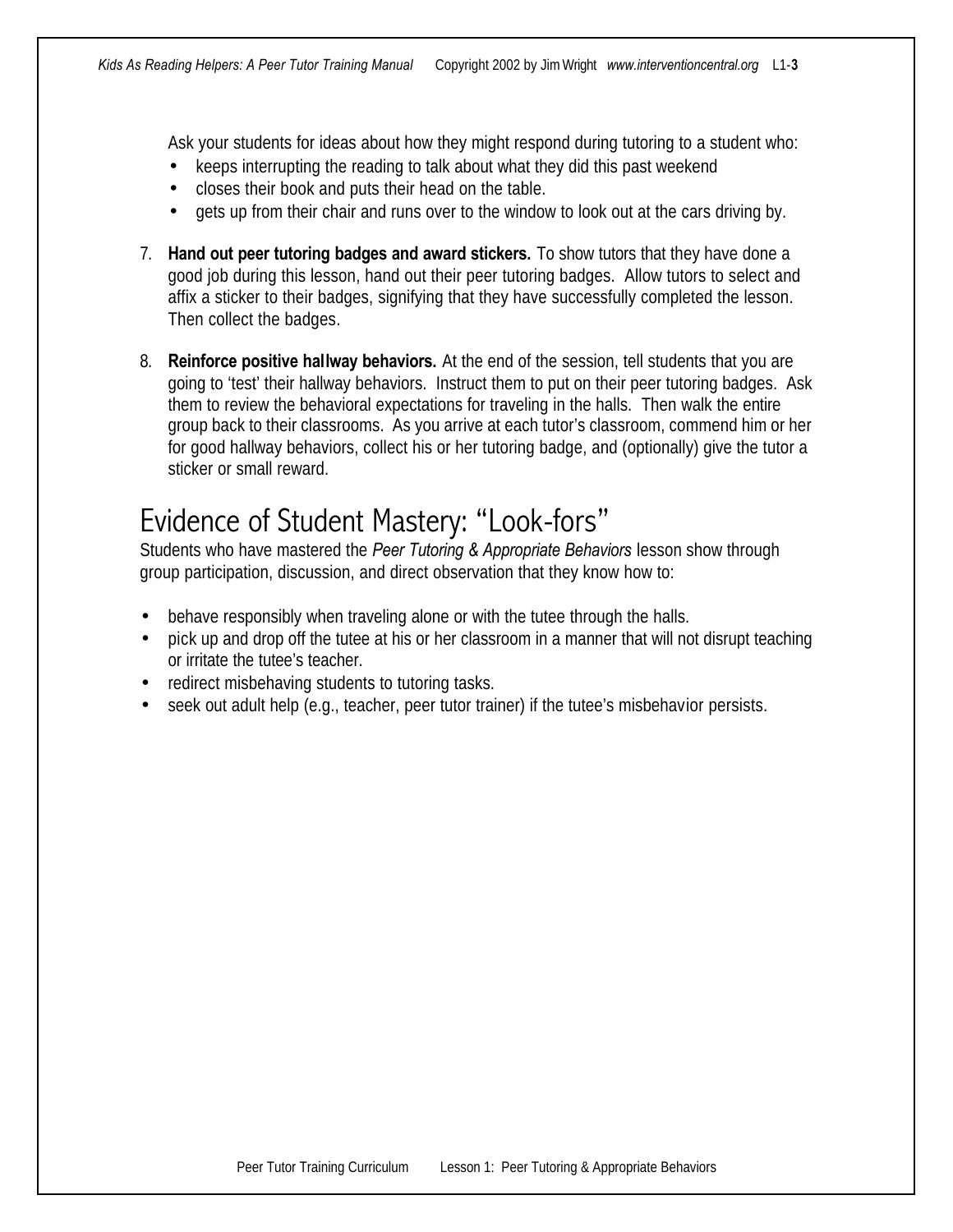# **When in the halls, peer tutors always:**

- **Wear their tutoring badges.**
- **Walk (and never run).**
- **Move quietly.**
- **Go straight to their destination.**

 *Peer Tutoring: Hallway Behaviors*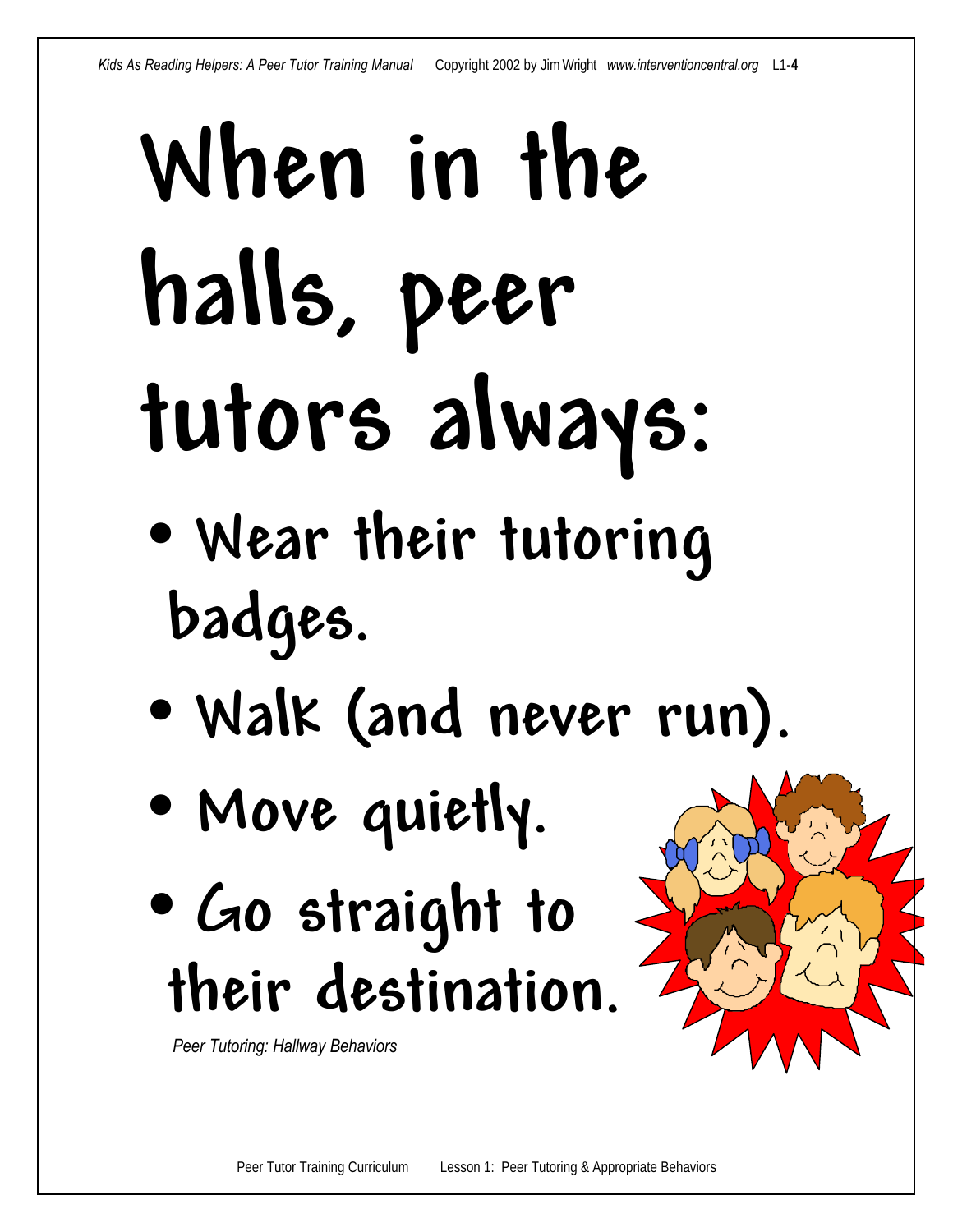# **When picking up students for tutoring:**

- •**Enter the classroom quietly.**
- •**Wait politely to be recognized by the teacher.**
- •**Be sure that the tutee has a reading book.**
- •**Leave the classroom quietly together.**

 *Peer Tutoring: Picking Up Students for PeerTutoring*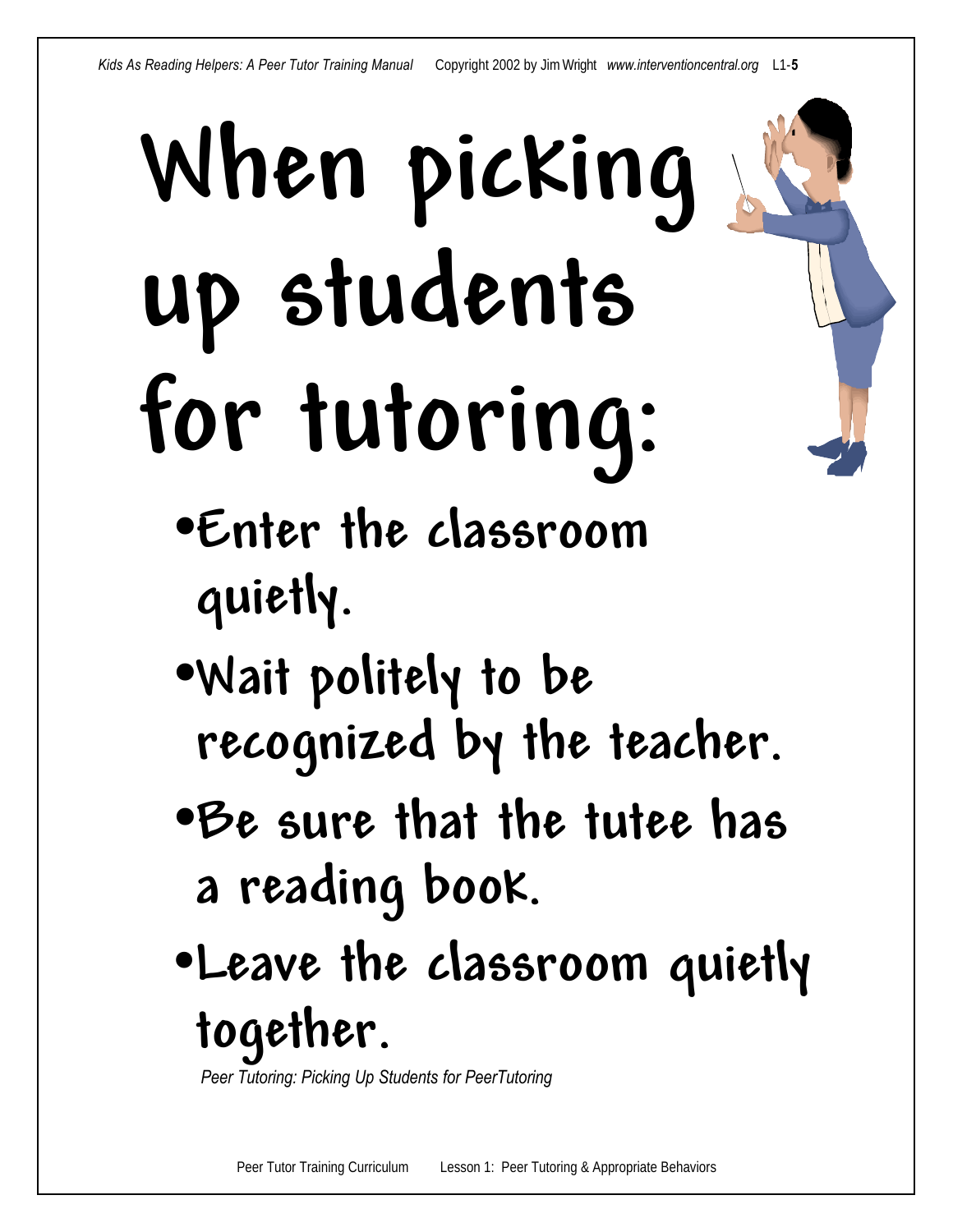## **If your student misbehaves:**

- •**Calmly remind the student that he or she is there to work on reading. If your student still misbehaves:**
- •**Return the student to the classroom.**
- •**Tell an adult about the misbehavior.**

Peer Tutoring: Student Misbehavior

Peer Tutor Training Curriculum Lesson 1: Peer Tutoring & Appropriate Behaviors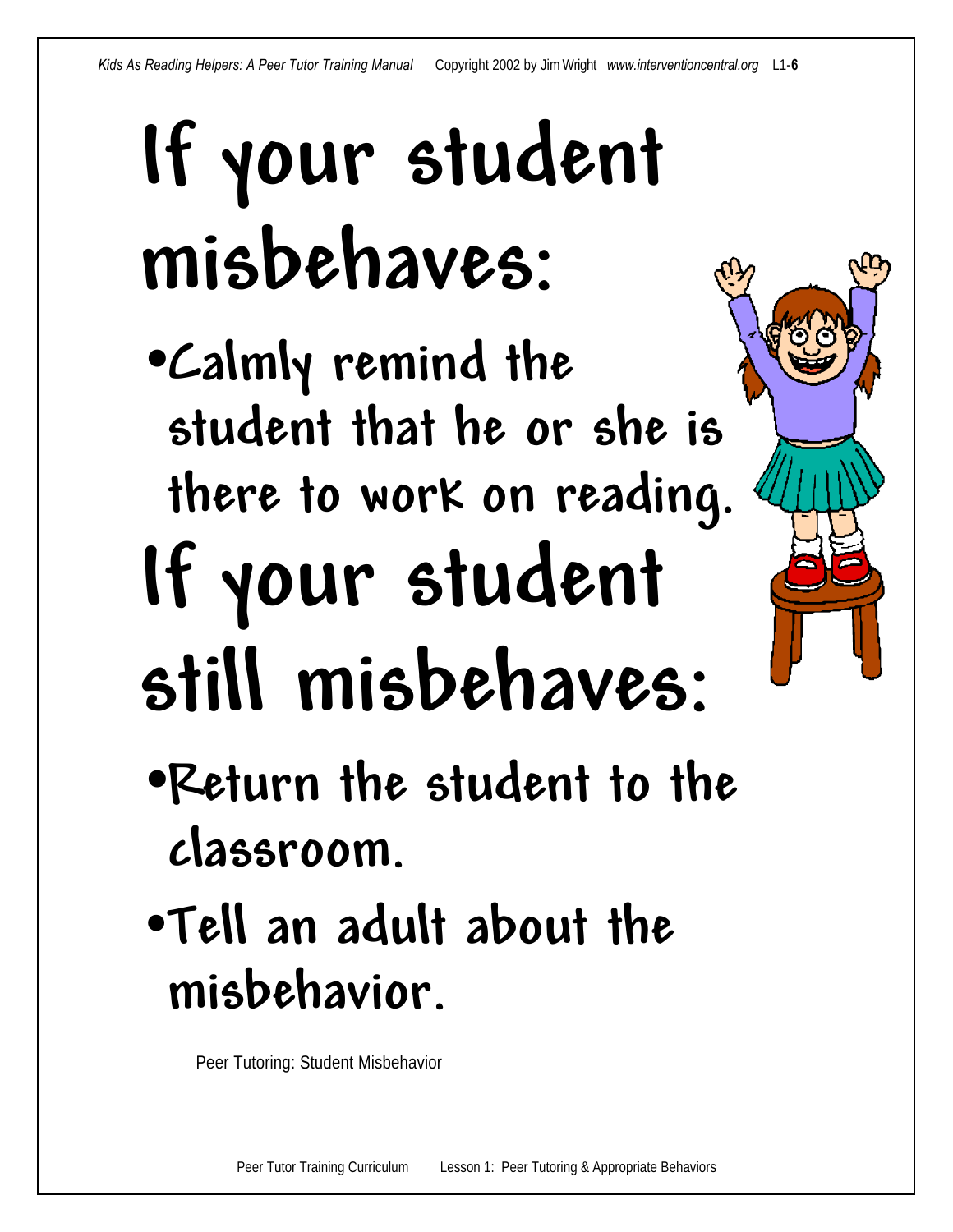### Stopping By the Classroom to Pick Up or Drop Off the Tutee: Scenarios

**Directions to Trainers:** The following scenarios present situations that peer tutors might encounter as they stop by a classroom to pick up or drop off their student. Read each scenario aloud and have tutors come up with ideas for how to respond appropriately. While some of the scenarios may have several appropriate responses, they each include one suggested response. Of course, you should modify the suggested answers as needed to conform to your school building's expectations for student behavior.

Feel free to challenge the peer tutors to make up additional scenarios of their own. (NOTE: If possible, 'play-act' each scenario. The trainer can act as teacher, and different students can be picked to act out the role of peer tutor.)

- *1. You arrive at the classroom and the teacher is just finishing up a lesson with the whole class. She appears not to see you as you stand in the classroom, by the door. What do you do? A: Politely approach the teacher. Identify yourself as a peer tutor and tell the teacher that you are here to pick up your student for tutoring.*
- *2. You show up at the classroom and find that the room is empty. You double-check the clock and find that it is the right time for peer tutoring—but nobody is around! What do you do? A: Return to your own classroom. Tell your teacher that you found the class gone from the room when you went to pick up your student. With your teacher's permission, return to your student's classroom in 10 minutes to see if the class has returned.*
- *3. You come to the classroom to pick up your student. The lights are off in the room and the whole class is watching a school video. You see the teacher at her desk, talking quietly to another adult. What do you do? A: Politely approach the teacher. Identify yourself as a peer tutor and tell the teacher that you are here to pick up your student for tutoring.*
- *4. When you come to the room, the teacher looks up at you and says, "Oh, hi. We will be done in just a minute." She keeps on teaching her reading group, which has your student in it. What do you do?*

*A: Wait patiently and quietly until the teacher finishes her reading group and releases your student to go with you to tutoring.*

*5. You arrive at the tutoring location with your student…but discover that there are no adults in the general area to keep an eye on things. What do you do? A: [This scenario* **will** *occur---so give students guidelines that are acceptable within your school. One solution is to have the tutor remain in the setting with the tutee for five minutes. If no adult shows up within that time, the tutor and tutee return to their classrooms. Another solution is for the tutor and tutee to go to the main office to wait*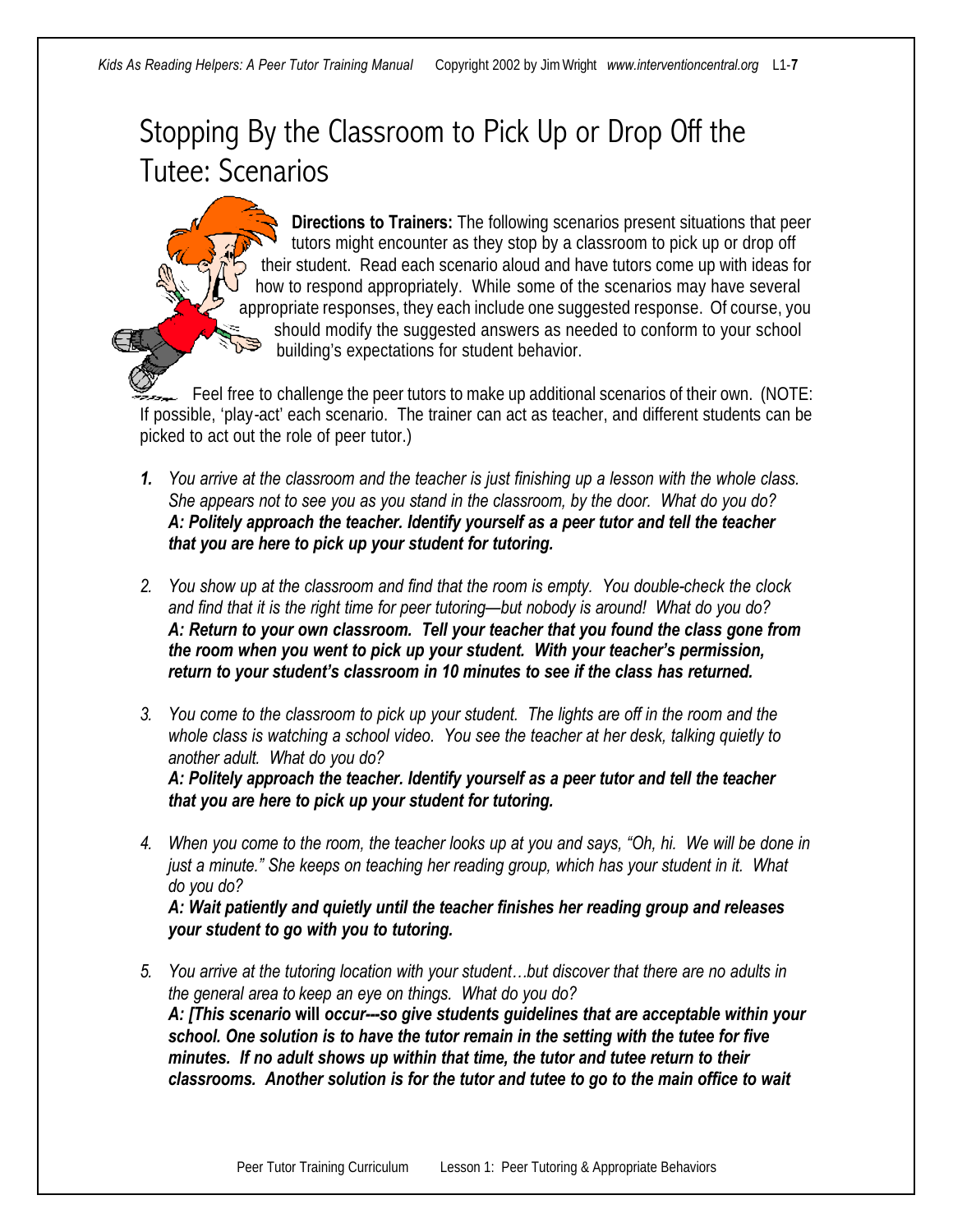*and to check back in 5-10 minutes to see if an adult has shown up at the tutoring location.]*

*6. After tutoring your student, you are dropping him off at his classroom at the usual time. When you both get to the room, you find it is empty. Your student and you have no idea where the class is! What do you do? A: Go to the main office. Identify yourself as a peer tutor. Give the office staff the name* 

*of your student's teacher. Ask them if they can tell you where the student's class is so that you can return him to his class.*

- *7. While you are on the way to pick up your student, there is a fire drill. What do you do? A: [NOTE to trainers! Use this item to teach your peer tutors about your school's firedrill policy. Give the tutors specific instructions about what they should do if a fire drill should occur while they are alone passing through the halls, are in the middle of tutoring a student, or are returning the tutee to his or her classroom.]*
- *8. You pick up your student at her classroom. You are both halfway down the hall to your tutoring place when you notice that your student forgot to bring her reading book. What do you do? A: Return to the tutee's classroom. Allow her to get her reading book (but no dawdling!) Then continue with the student to tutoring.*